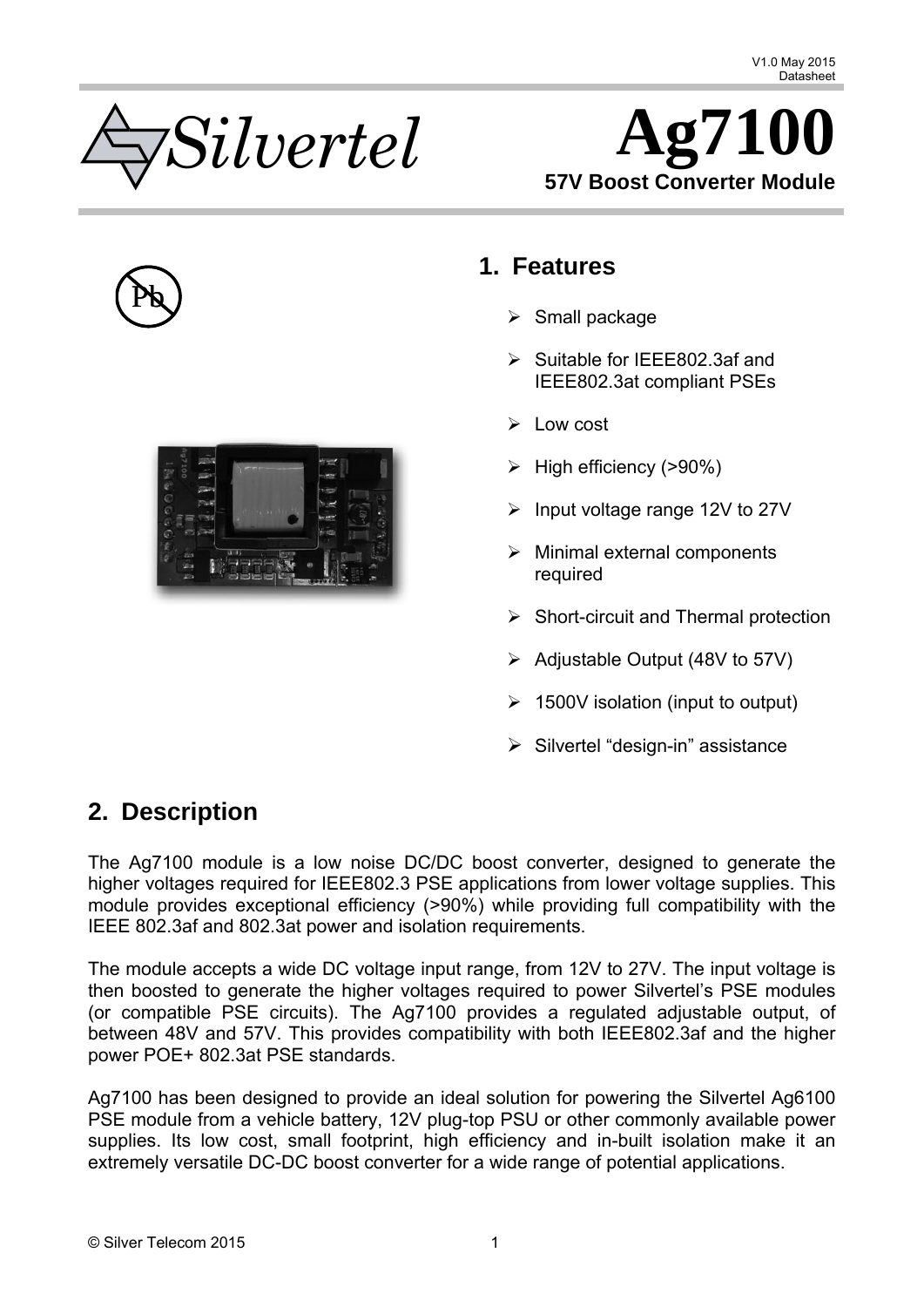## <span id="page-1-0"></span>**Table of Contents**

| $\mathbf 1$<br><b>Features</b> |  |
|--------------------------------|--|
| 2 <sup>1</sup>                 |  |
|                                |  |
|                                |  |
| 3.                             |  |
| 4.                             |  |
| 4.1                            |  |
|                                |  |
| 5.1                            |  |
| 5.2                            |  |
| 5.3                            |  |
| 5.4                            |  |
| 5.5                            |  |
| 5.6                            |  |
| 6.                             |  |
| 7.                             |  |
| 8.                             |  |
| 8.1                            |  |
| 8.2                            |  |
| EMC.<br>9.                     |  |
| 10 <sup>1</sup>                |  |
| 10.1                           |  |
| 10.2                           |  |
| 10.3                           |  |
| 11.                            |  |

## **Table of Figures**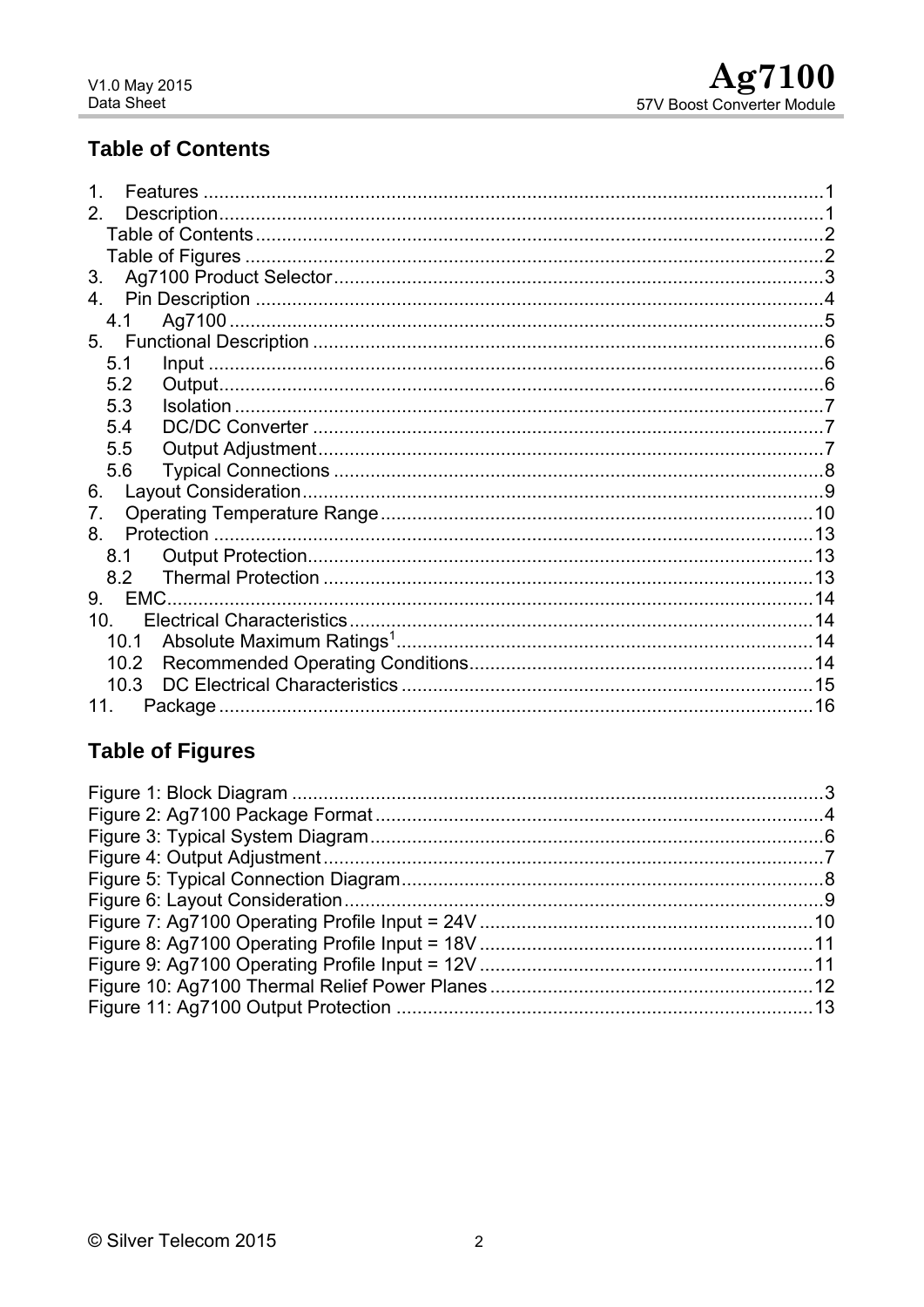# <span id="page-2-0"></span>**3. Ag7100 Product Selector**

| Part Number+ | <b>Output Voltage</b> | Maximum Output Power * | Date code# and<br><b>Voltage Marking</b> |
|--------------|-----------------------|------------------------|------------------------------------------|
| Ag7100       | 48V to 57V            | 40 Watts               | WWYY                                     |

\*At 25°C with  $V_{\text{IN}}$  = 24V

† The Ag7100 fully meets the requirements of the RoHS directive 2011/65/EC on the restriction of hazardous substances in electronic equipment.

‡ Date code format: "WW" = Week Number, "YY" = Year.

#### **Table 1: Ordering Information**



Figure 1: Block Diagram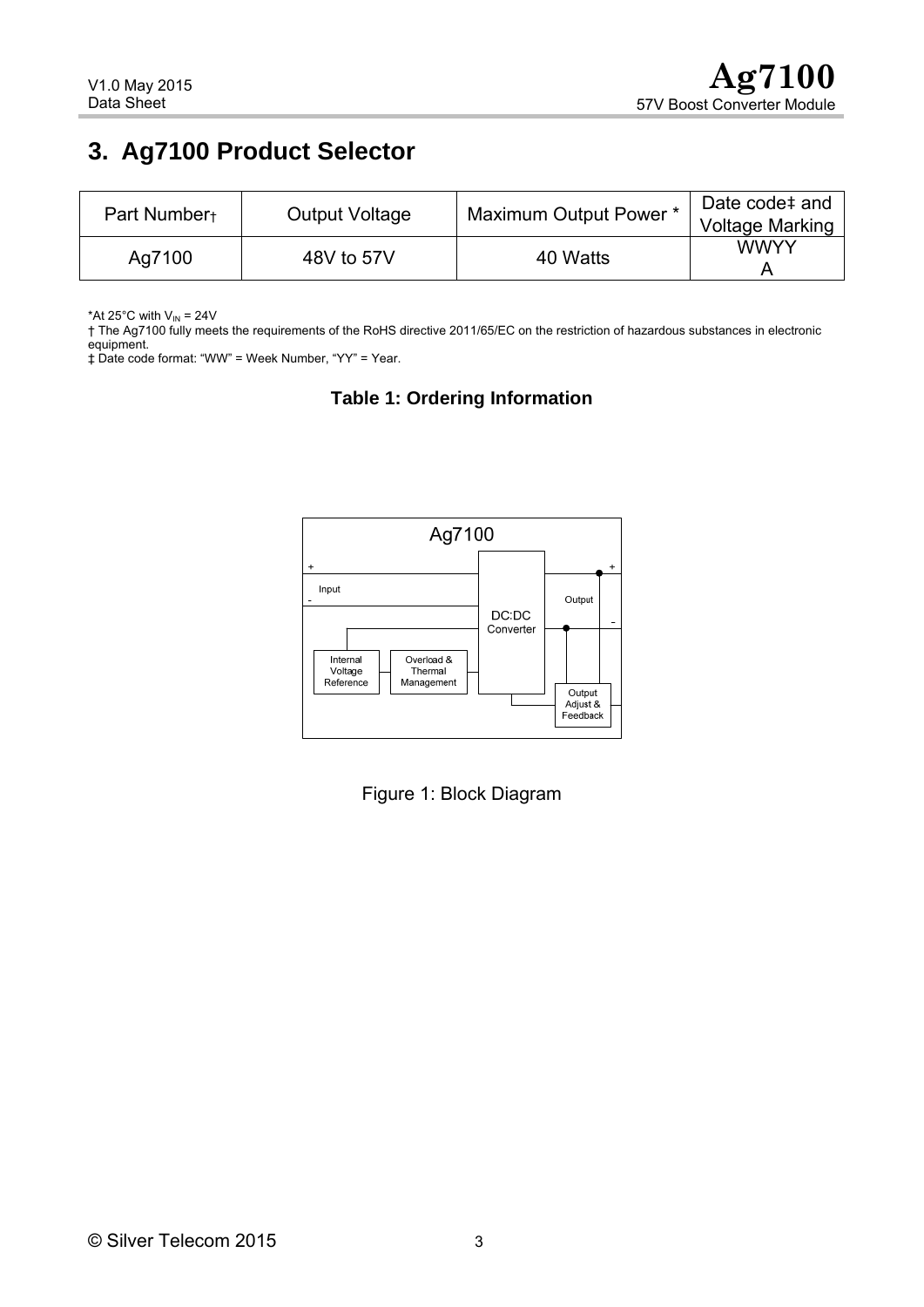# <span id="page-3-0"></span>**4. Pin Description**



Figure 2: Ag7100 Package Format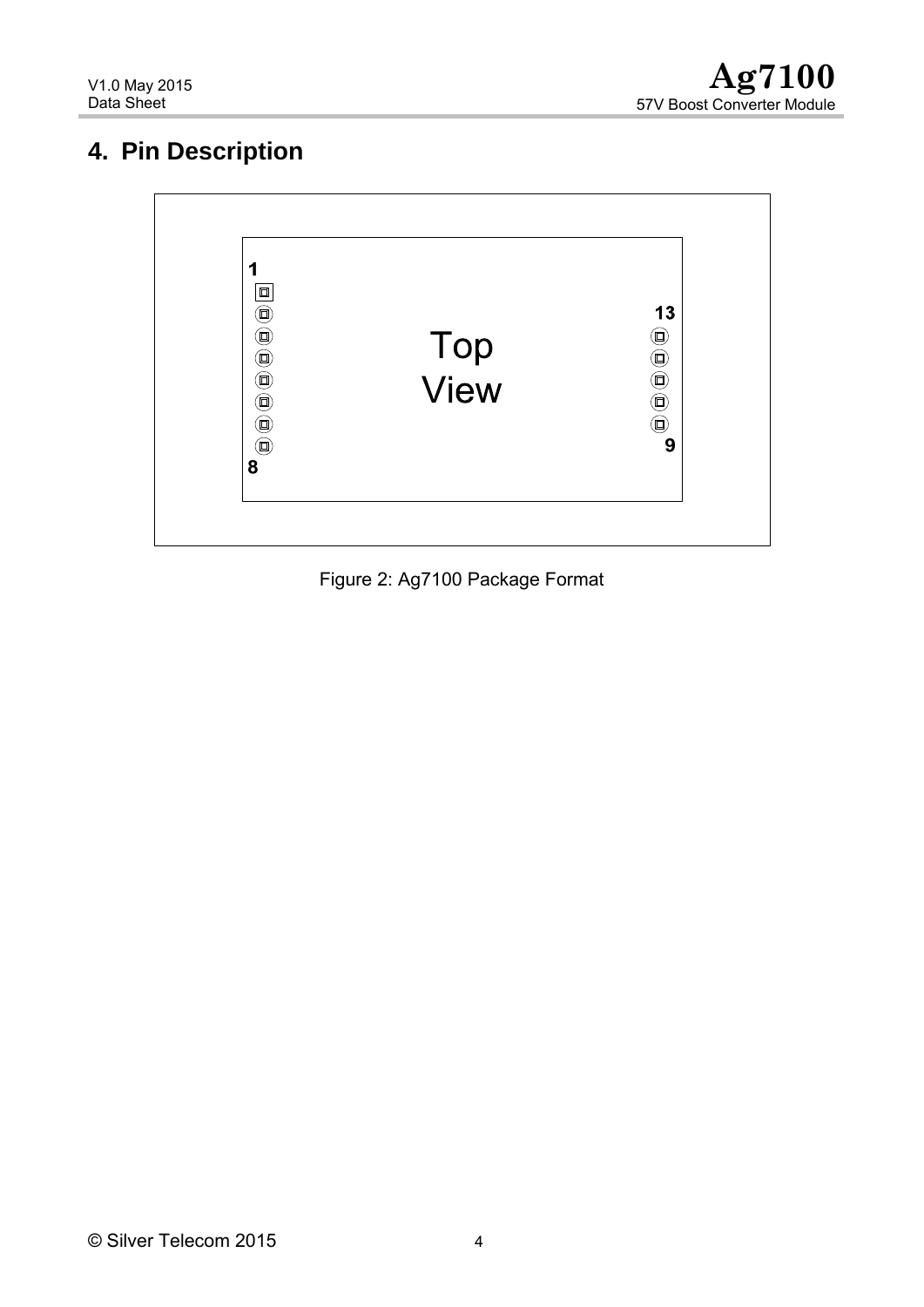# <span id="page-4-0"></span>**4.1 Ag7100**

| Pin#           | <b>Name</b> | <b>Description</b>                                                                                                                                                                     |  |  |  |  |  |
|----------------|-------------|----------------------------------------------------------------------------------------------------------------------------------------------------------------------------------------|--|--|--|--|--|
| 1              | $VIN+$      | <b>Direct Input +</b> . These pins connect to the positive $(+)$ output of                                                                                                             |  |  |  |  |  |
| $\overline{2}$ |             | the power supply.                                                                                                                                                                      |  |  |  |  |  |
| 3              |             |                                                                                                                                                                                        |  |  |  |  |  |
| 4              | IC          |                                                                                                                                                                                        |  |  |  |  |  |
| 5              |             | <b>Internal Connection.</b> Do not connect to these pins.                                                                                                                              |  |  |  |  |  |
| 6              |             |                                                                                                                                                                                        |  |  |  |  |  |
| $\overline{7}$ | VIN-        | <b>Direct lnput -</b> These pins connect to the negative (-) output of                                                                                                                 |  |  |  |  |  |
| 8              |             | the power supply.                                                                                                                                                                      |  |  |  |  |  |
| 9              | $+VDC$      | <b>DC Output.</b> These pins provides the regulated output from the                                                                                                                    |  |  |  |  |  |
| 10             |             | DC/DC converter.                                                                                                                                                                       |  |  |  |  |  |
| 11             | <b>ADJ</b>  | <b>Output Adjust.</b> The output voltage can be adjusted down from its<br>nominal value of 57V. This can be done by connecting an<br>external resistor from this pin to the +VDC pins. |  |  |  |  |  |
| 12             | -VDC        |                                                                                                                                                                                        |  |  |  |  |  |
| 13             |             | DC Return. These pin are the return path for the +VDC output.                                                                                                                          |  |  |  |  |  |

### **Table 2: Pin Description**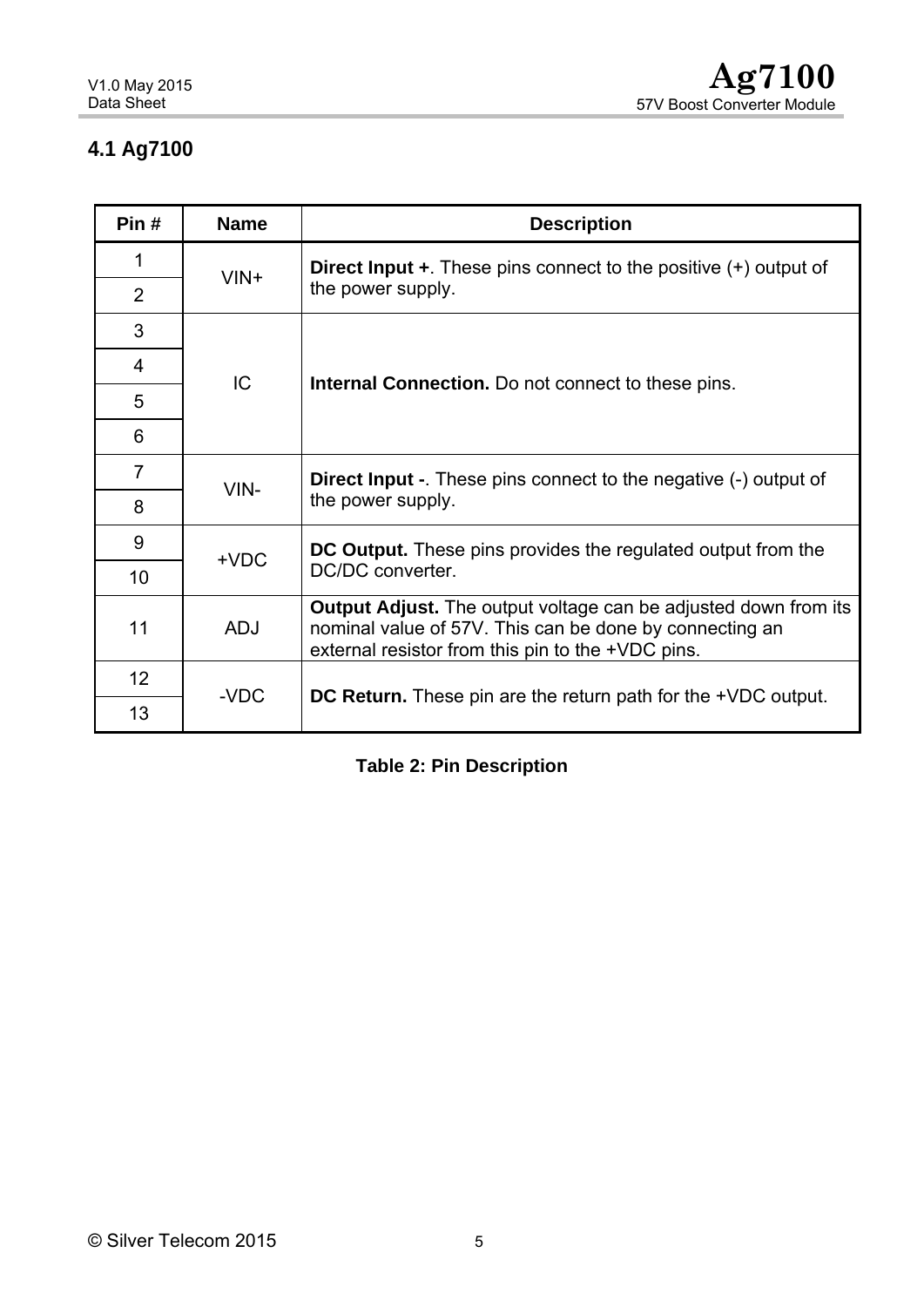# <span id="page-5-0"></span>**5. Functional Description**

#### **5.1 Input**

The Ag7100 has a wide input voltage range of 12Vdc to 27Vdc; as shown in Figure 3.

The 470µF 36V electrolytic connected across the Ag7100 input, is required to reduce the ripple from the supply. This value can be adjusted, depending on the quality of the power supply being used.



Figure 3: Typical System Diagram

### **5.2 Output**

The Ag7100 output must have an external 47µF 63V electrolytic capacitor fitted. This capacitor must be fitted as close as possible to the output pins. It functions as part of the output filter and is required to reduce the DC/DC converter switching noise and output ripple.

To reduce the output ripple and noise further, we would recommend using a low ESR electrolytic. Also a low ESR capacitor is essential for operation below 0°C.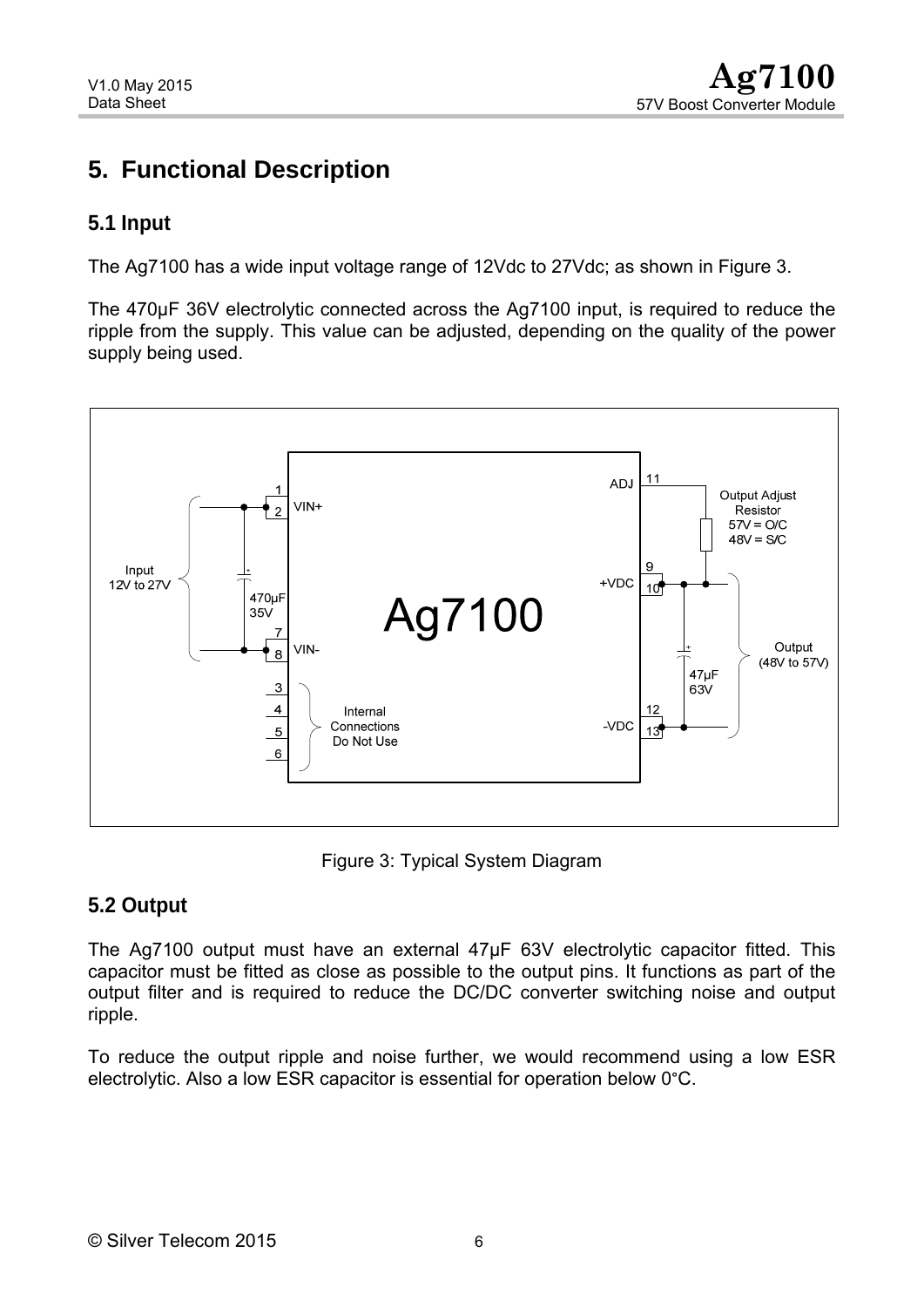### <span id="page-6-0"></span>**5.3 Isolation**

To meet the safety isolation requirements of Power over Ethernet (PoE); the Ag7100 has been designed to meet the 1500Vdc impulse test\*. It is also important that the tracks on either side of the isolation barrier also have at least a 3mm clearance, see Figure 6 in Section 6 for more information.

```
*Note: The impulse test is defined in the following specifications: - 
IEEE802.3af section 33.4.1 option b 
IEEE802.3at section 33.4.1 option c
```
### **5.4 DC/DC Converter**

The Ag7100 DC/DC converter provides a regulated output that has built-in over temperature and output short-circuit protection.

#### **5.5 Output Adjustment**

The Ag7100 has a nominal output voltage of 57V. This can be adjusted down to a minimum of 48V, by fitting a resistor between the ADJ and +VDC pins, as shown in Figure 4.



Figure 4: Output Adjustment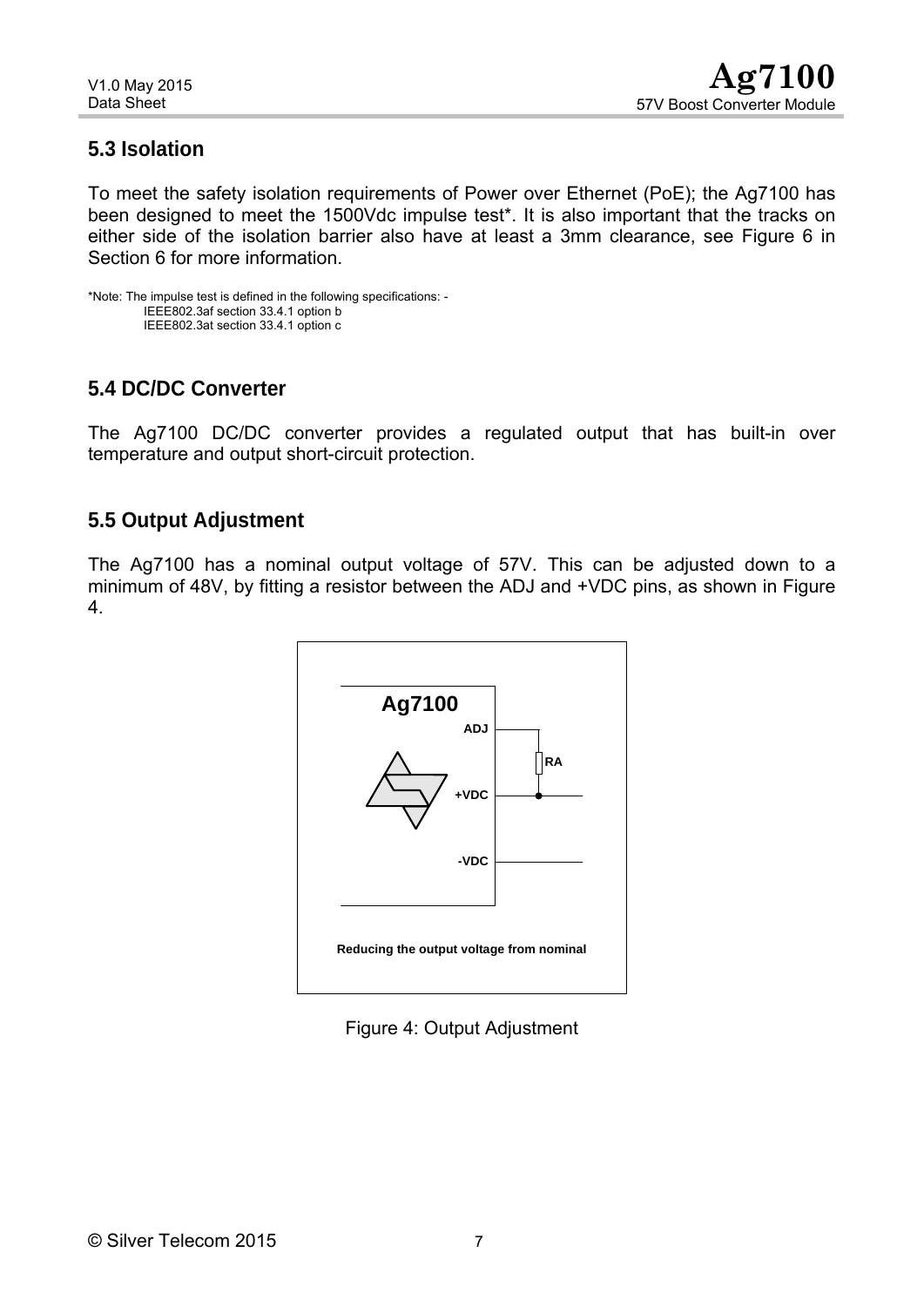<span id="page-7-0"></span>

| Reducing the output voltage, connect R between ADJ and +VDC |               |  |  |  |
|-------------------------------------------------------------|---------------|--|--|--|
| Value of R                                                  | Ag7100 Output |  |  |  |
| Open Circuit                                                | 57V           |  |  |  |
| 0 Ohms                                                      | 48V           |  |  |  |

| Table 3: Output Adjustment Resistor (R) Value |  |
|-----------------------------------------------|--|
|-----------------------------------------------|--|

### **5.6 Typical Connections**

The Ag7100 requires minimal external components as shown in Figure 5.



**Figure 5: Typical Connection Diagram** 

The output adjust resistor (RA) is optional, it is provided to give greater flexibility to the Ag7100. Further information on using this pin can be found in Section 5.5.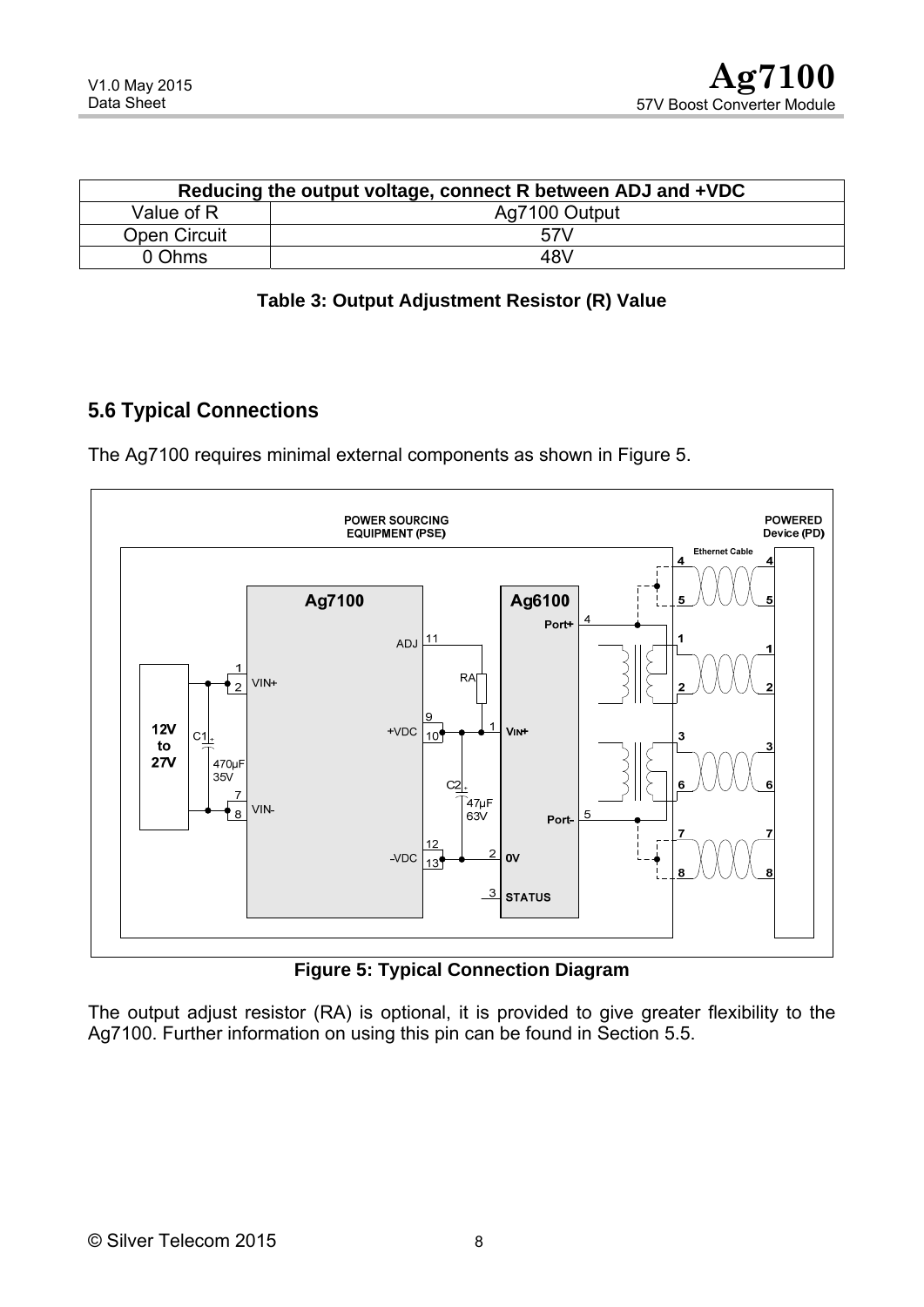# <span id="page-8-0"></span>**6. Layout Consideration**

Figure 6 shows our suggested board layout for the Ag7100, with reference to the typical connection diagram shown in Figure 5.



**Figure 6: Layout Consideration** 

It is important that tracks (on the top layer) and through hole vias are not placed in the "Keep Out Area" shown in Figure 6. This area is required to maintain the integrity of the isolation barrier, described in Section 5.3.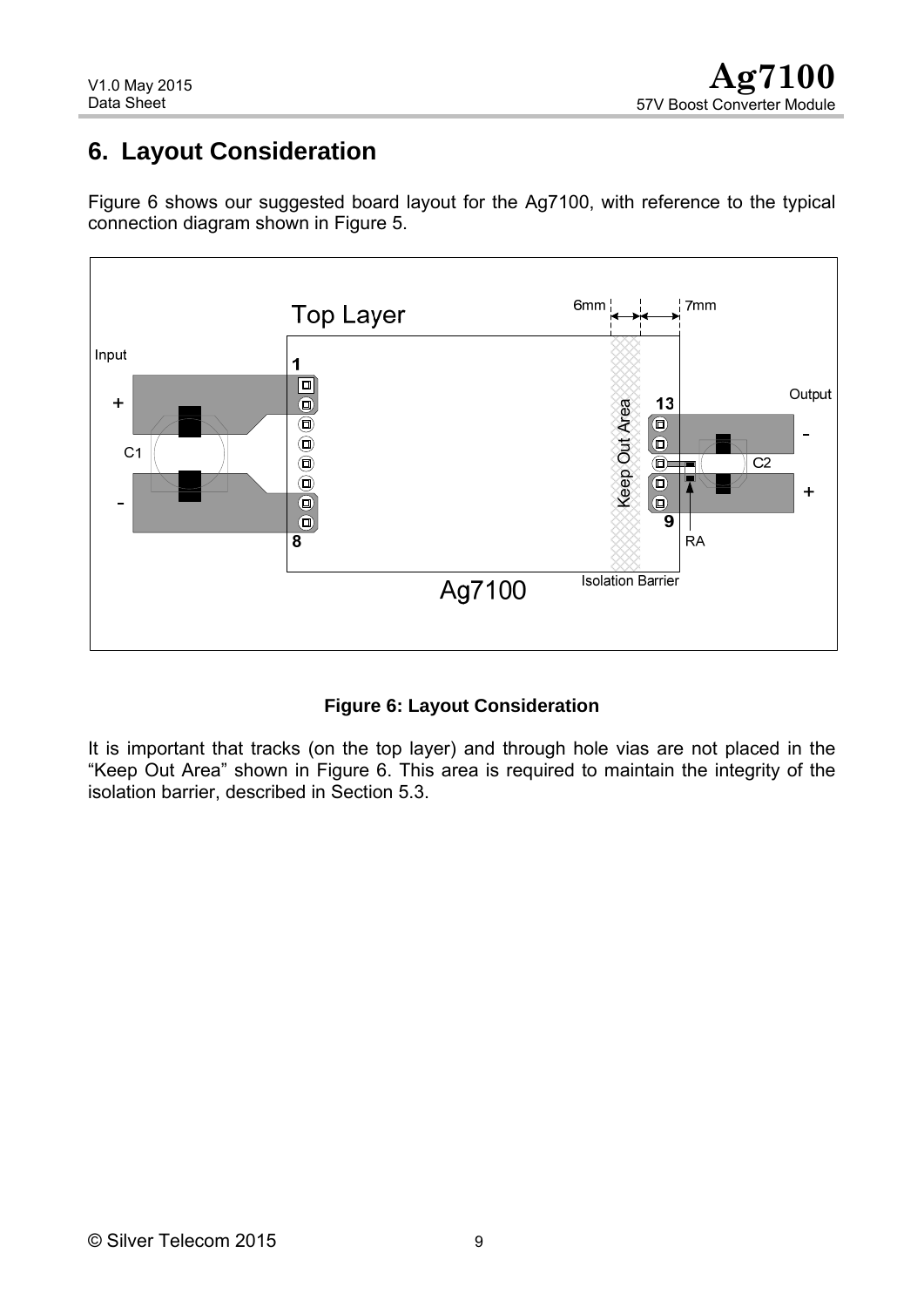## <span id="page-9-0"></span>**7. Operating Temperature Range**

Because the Ag7100 is a power component, it will generate heat; so it is important that this be taken into consideration at the design stage.

The heart of the Ag7100 is a DC/DC converter, which like any other power supply will generate heat. The amount of heat generated by the module will depend on the load it is required to drive and the input voltage supplied.

The Ag7100 has a maximum ambient operating temperature of 70° C; but the maximum power is limited by the input voltage, see Figures 7 to 9. These results were performed in an environment chamber - Associated Environmental System SD-302, without any heatsinking. The performance of the Ag7100 can be improved by forcing the airflow directly over the part or by using thermal relief pads to draw heat away from the module.

The Ag7100 does have thermal protection; but it is important that the maximum operating temperature is never exceeded.



Figure 7: Ag7100 Operating Profile Input = 24V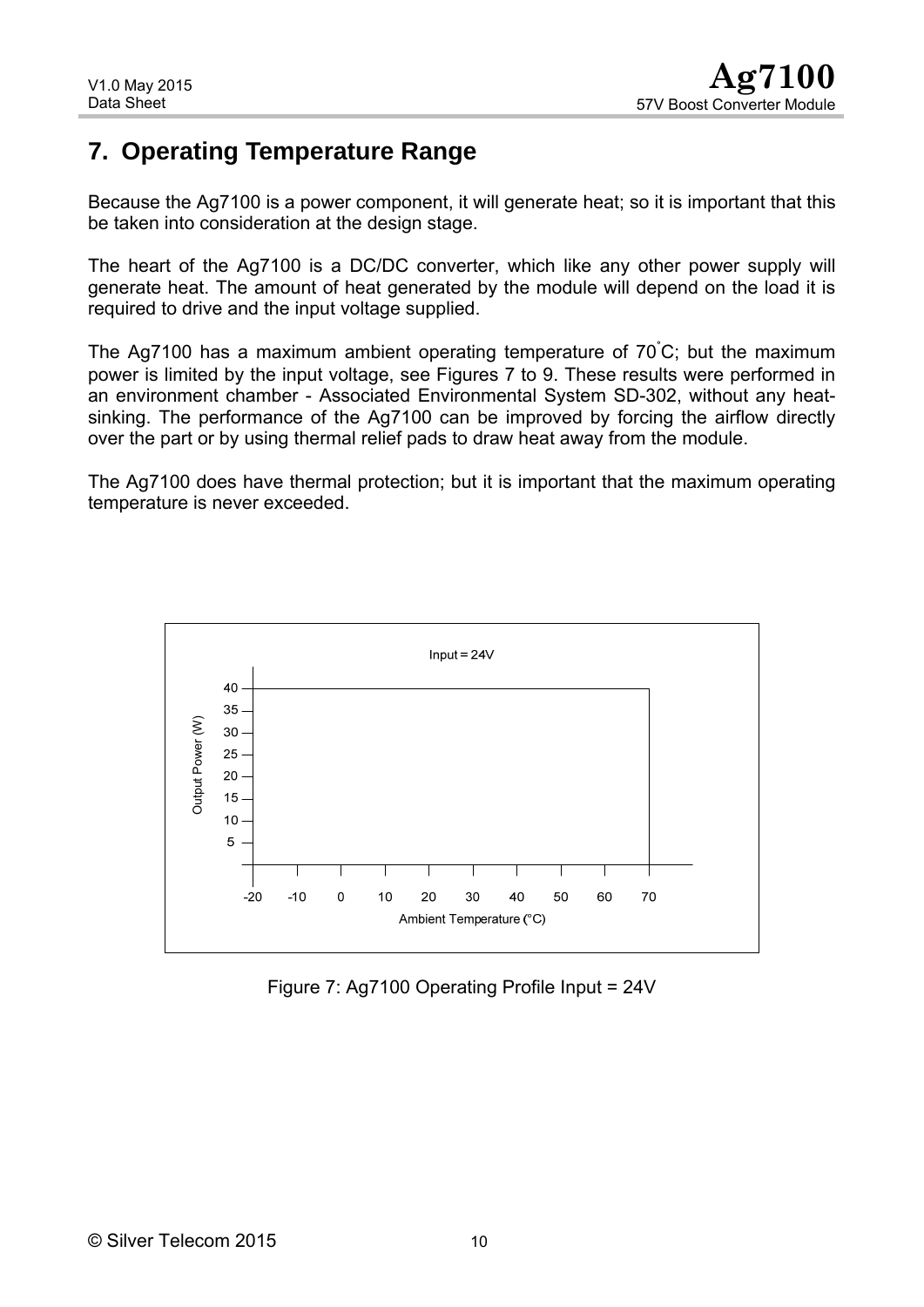<span id="page-10-0"></span>

Figure 8: Ag7100 Operating Profile Input = 18V



Figure 9: Ag7100 Operating Profile Input = 12V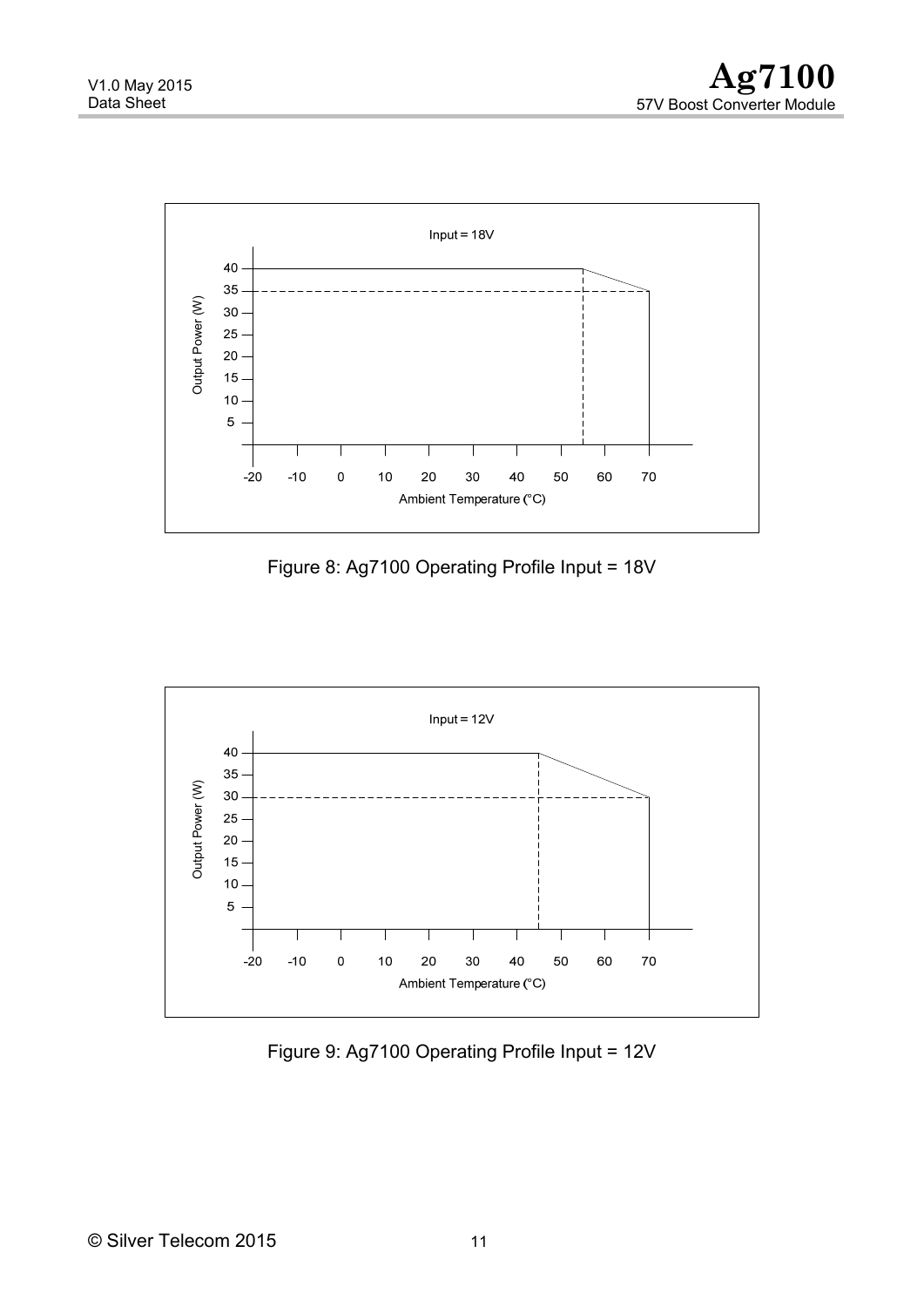<span id="page-11-0"></span>One simple technique that can be used to draw heat away from the module is to add power planes to the input and output pins.

The Ag7100 has been designed with thermal relief pads under D2 and Q3. The use of thermal pad material placed between the module and the power planes, helps remove heat from the Ag7100, see Figure 10 for an example of this.



Figure 10: Ag7100 Thermal Relief Power Planes

Due to its small size, it is important that as much heat is drawn away from the module as possible. It is also important that any enclosure used has sufficient ventilation for the Ag7100 and a direct airflow if possible. But because each application is different, it is impossible to give fixed and absolute thermal recommendations.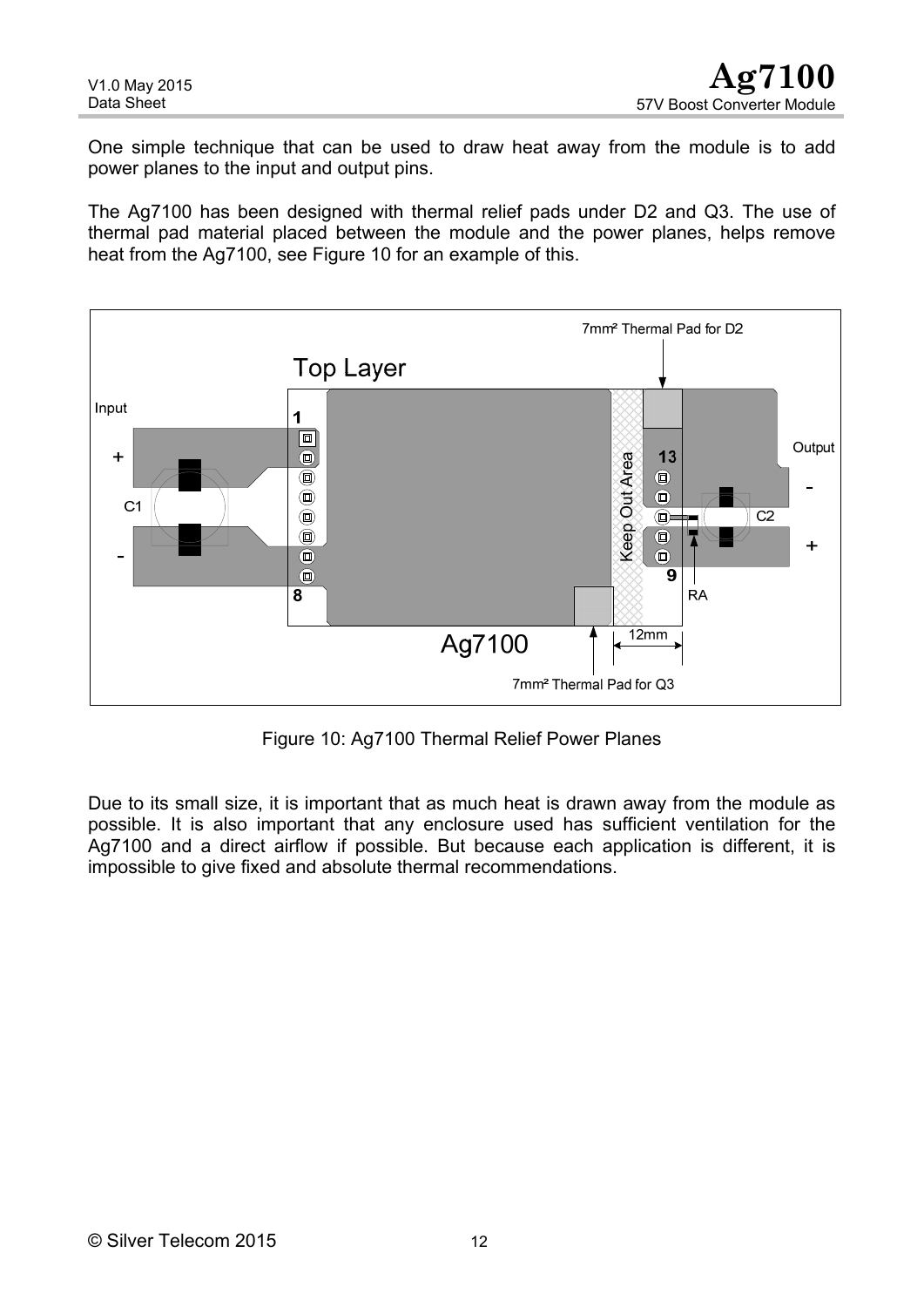## <span id="page-12-0"></span>**8. Protection**

#### **8.1 Output Protection**

The Ag7100 output must be protected from over-voltages exceeding the 80V maximum rated surge voltage. An inexpensive but effective solution can be achieved by connecting a Tranzorb diode across the output; see Figure 11.



Figure 11: Ag7100 Output Protection

### **8.2 Thermal Protection**

The Ag7100 has built-in thermal protection as standard.

When the thermal protection is tripped, the dc/dc converter will be shutdown for  $\sim$ 3 seconds. After this duration the dc/dc converter will be turned back on and the temperature retested. If the temperature is still too high, it will repeat this process until the temperature falls to within the modules operating parameter.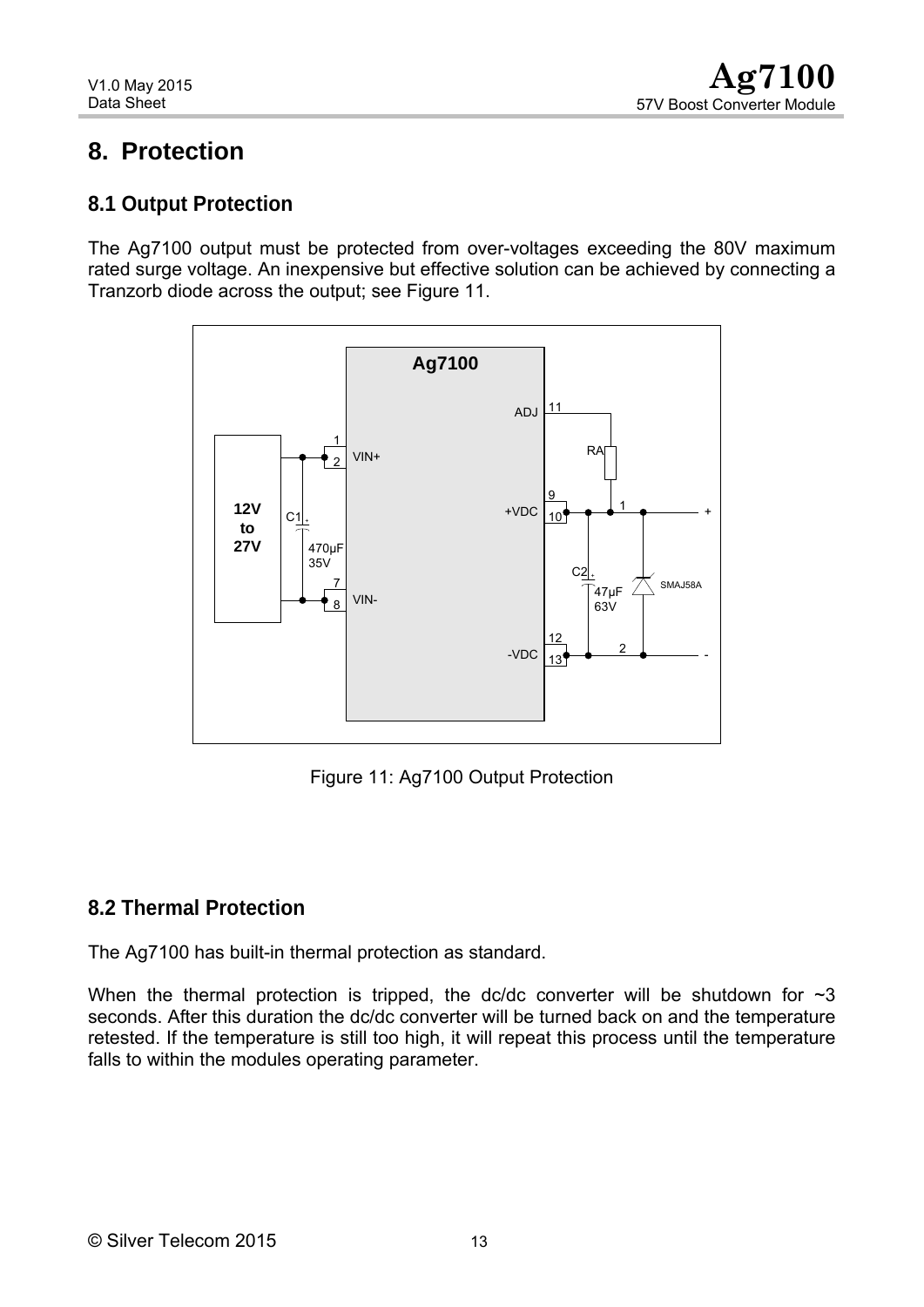# <span id="page-13-0"></span>**9. EMC**

The Ag7100 is designed to meet EN55022 Class B (pre-compliance test results are available from Silvertel).

However, because the Ag7100 will only be one component within your system, it is impossible to say whether the final product will pass EMC testing, without the need for additional filtering.

# **10. Electrical Characteristics**

### **10.1 Absolute Maximum Ratings<sup>1</sup>**

|   | <b>Parameter</b>                  | <b>Symbol</b>      | Min    | <b>Max</b> | Units |
|---|-----------------------------------|--------------------|--------|------------|-------|
|   | DC Supply Voltage                 | $\rm V_{CC}$       | 11     | 30         |       |
| っ | Surge Voltage at Output (for 1ms) | V <sub>SURGE</sub> | $-0.6$ | 80         |       |
| ິ | <b>Storage Temperature</b>        | I s                | $-40$  | $+100$     | °C    |

Note 1: Exceeding the above ratings may cause permanent damage to the product. Functional operation under these conditions is not implied. Maximum ratings assume free airflow.

#### **10.2 Recommended Operating Conditions**

|   | <b>Parameter</b>                   | <b>Symbol</b>   | Min   | Typ | <b>Max</b> | Units   |
|---|------------------------------------|-----------------|-------|-----|------------|---------|
|   | Input Supply Voltage <sup>1</sup>  | V <sub>IN</sub> | 12    | 24  | <u>L</u>   |         |
| ◠ | Operating Temperature <sup>1</sup> | I OP            | $-20$ | 25  |            | Ta / °C |

Note 1: See Section 7.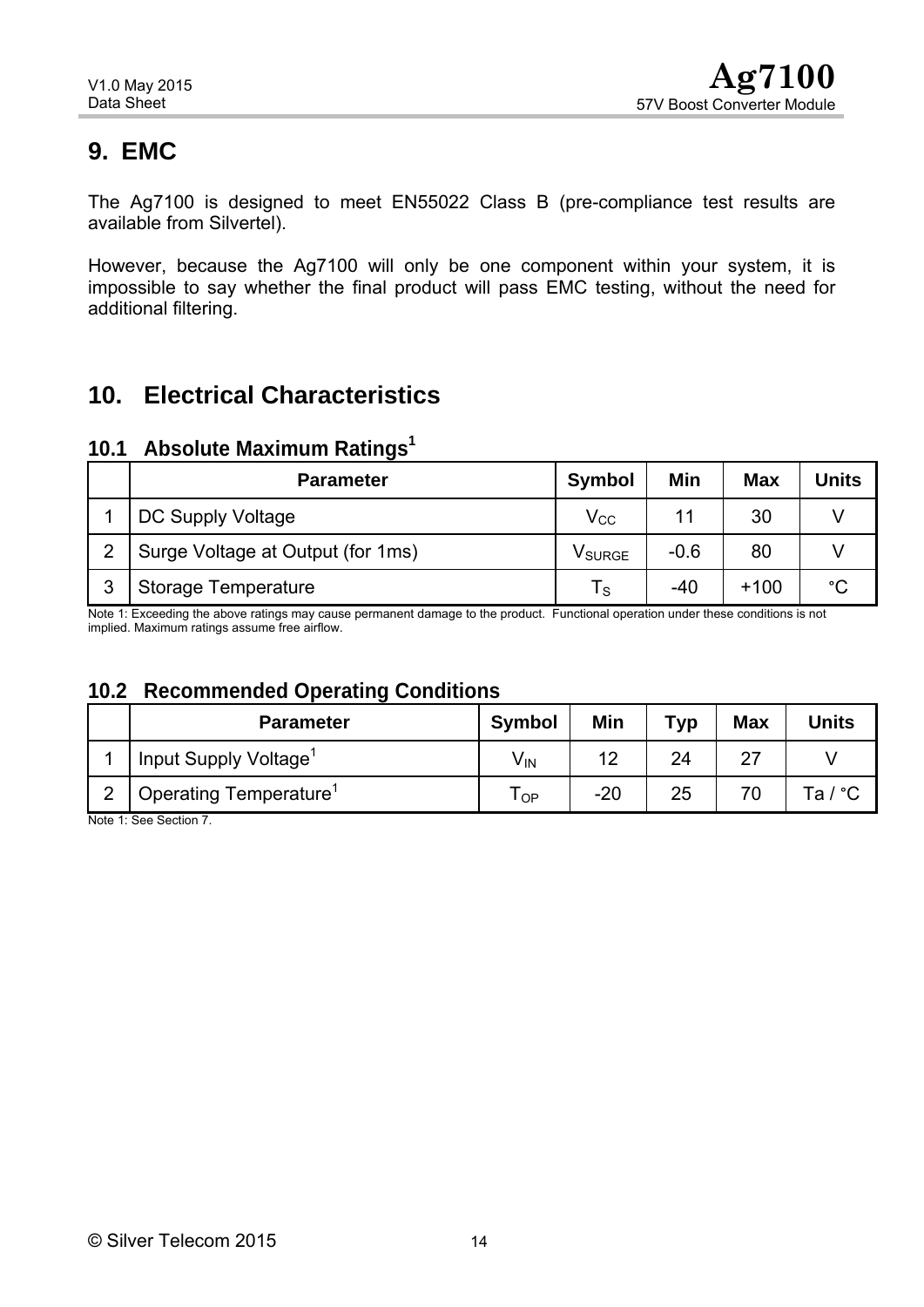### <span id="page-14-0"></span>**10.3 DC Electrical Characteristics**

|                | <b>DC Characteristic</b>             | <b>Sym</b>                    | Min            | $\mathsf{Typ}^1$ | <b>Max</b>  | <b>Units</b> | <b>Test</b><br><b>Comments</b> |
|----------------|--------------------------------------|-------------------------------|----------------|------------------|-------------|--------------|--------------------------------|
| $\mathbf 1$    | <b>Nominal Output Voltage</b>        | $+VDC$                        | 55.6           | 57.0             | 58.4        | V            |                                |
| 2              | Peak Output Current <sup>2</sup>     | $I_{LOAD}$                    |                |                  | 0.7<br>0.85 | A<br>A       | @ 57V<br>@ 48V                 |
| 3              | Line Regulation                      | <b>VLINE</b>                  |                | 0.035            |             | $\%$         |                                |
| $\overline{4}$ | Load Regulation - Min to<br>Max      | $V_{\text{LOAD}}$             |                | 0.02             |             | $\%$         |                                |
| 5              | Output Ripple and Noise <sup>3</sup> | $V_{\sf RN}$                  |                | 500              |             | mVp-p        |                                |
| 6              | Minimum Load                         | <b>I<sub>MIN</sub></b>        | $\overline{0}$ |                  |             | mA           |                                |
| $\overline{7}$ | <b>Short-Circuit Duration</b>        | $T_{\scriptstyle\textrm{SC}}$ |                |                  | $\infty$    | sec          |                                |
| 8              | Peak Efficiency                      | <b>EFF</b>                    |                | 90.0             |             | $\%$         |                                |
| 9              | Isolation Voltage (I/O)              | V <sub>ISO</sub>              |                |                  | 1500        | $V_{\sf PK}$ | <b>Impulse Test</b>            |

Note 1: Typical figures are at 25°C with a nominal output voltage = 57V and are for design aid only. Not Guaranteed.

2: See Section 7

3: Measurements made on a Grundig SO50 with a 200MHz (x10) probe.